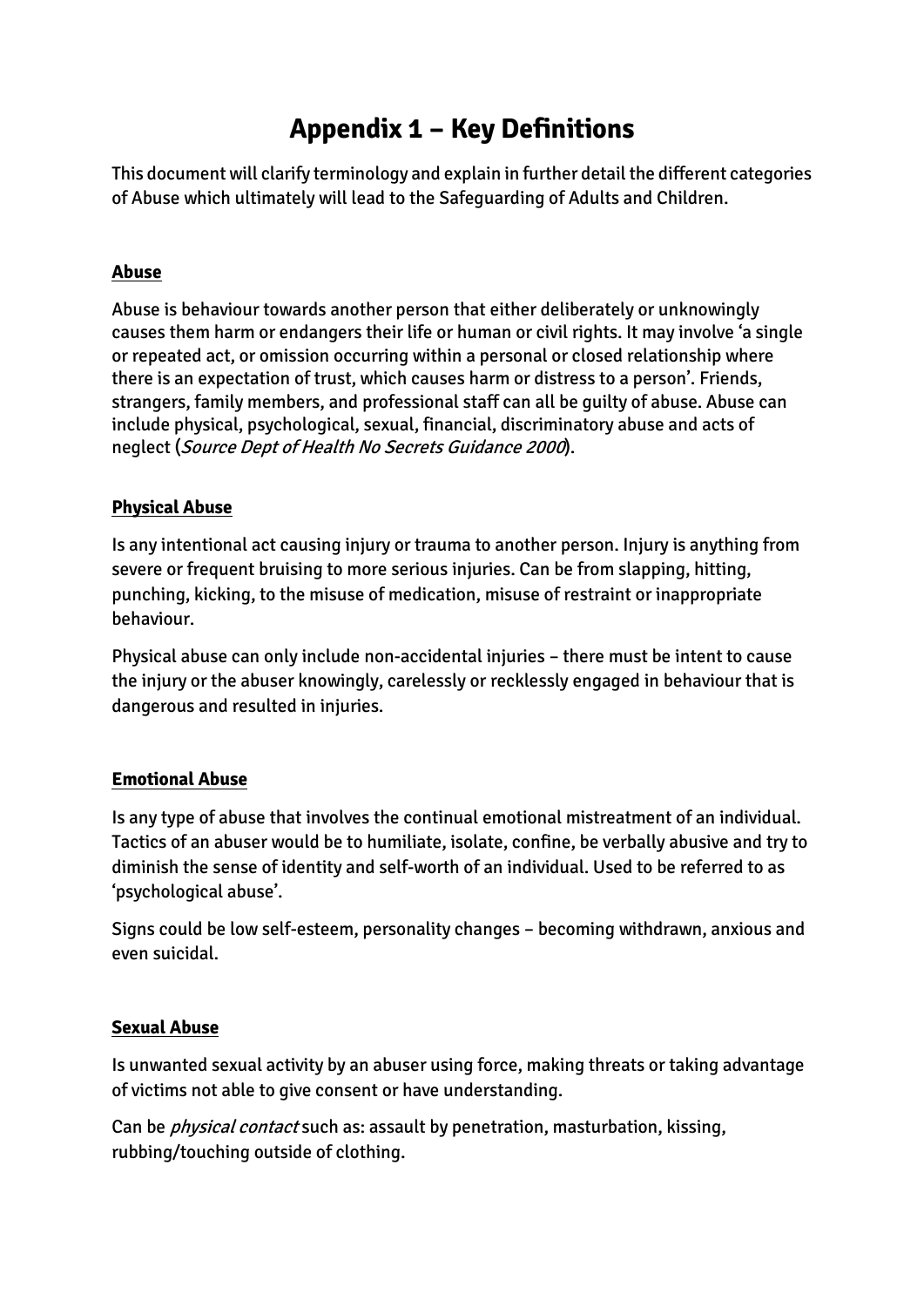Can be *non-physical contact* such as: forced to watch or take part in the production of sexual images or grooming in preparation for abuse.

Signs – changes in appearance and/or character, not wanting to be touched, using bad language, becoming withdrawn.

## **Domestic Abuse**

New Domestic Abuse Act 2021 states:

Any incident or pattern of incidents of controlling, coercive or threatening behaviour, violence or abuse between those **aged 16 or over** who are or have been intimate partners or family members regardless of gender or sexuality.

Includes:

- Psychological Abuse
- Physical Abuse
- Sexual Abuse
- Financial Abuse
- Emotional Abuse

### **Self Neglect**

Is the lack of self-care to an extent that it threatens personal health and safety. Neglecting to care for one's personal hygiene, health or surroundings. Inability to avoid harm as a result of self-neglect.

Can be through refusal of necessary support and obsessive hoarding.

### **Neglect**

Is persistent failure to meet a child's basic physical and/or psychological needs, likely to result in the serious impairment of the child's health or development.

When a person deliberately withholds, or fails to provide suitable and adequate care and support. May be through a lack of knowledge or awareness, or through a decision not to act when they know the adult in their care needs help.

### **Honour Based Abuse**

Is any incident or pattern of incidents of controlling coercive intimidation or threatening behaviour or abuse (which may include psychological, emotional, physical, or sexual abuse, isolation, abandonment, forcing someone to marry, threats to kill, murder, kidnap or other acts of domestic abuse) carried out by one or more family members and/or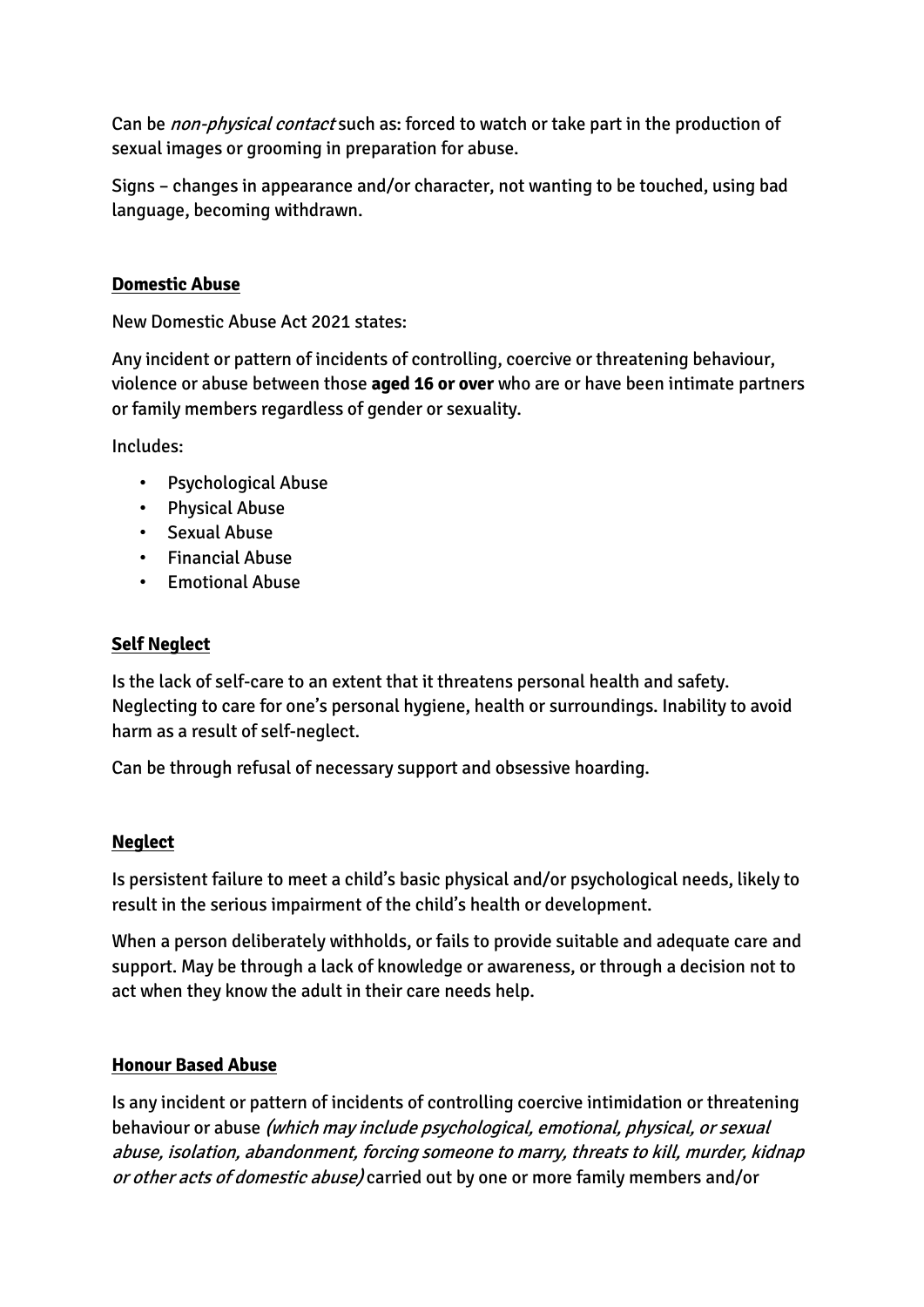current/or former intimate partner to protect or defend the honour of an individual family and/or community against perceived or anticipated breaches of their code of behaviour regardless of the age, ethnicity, sexual orientation, religion or gender of the victim.

## **Forced Marriage**

Is where one or both people do not or cannot consent to the marriage and pressure or abuse is used to force them into marriage.

Linked with Honour Based Abuse.

Do not confuse this with arranged marriage – both parties have their free will and choice to accept or decline the arrangement.

## **Financial Abuse**

Can take many forms and can be quite hard to detect due to the subtle nature for example; someone taking/misusing money for their own gain or controlling someone's purchases or access to money.

Actions :

- Borrowing money and not giving it back
- Stealing money/belongings
- Taken pension payments or other benefits
- Taking money as payment for going to visit the person
- Forcing someone to make changes in their wills/inheritance

Signs – unexplained money loss, lack of money to pay bills, changes in the standards of living, isolation and withdrawal from friends/family

# **Female Genital Mutilation (FGM)**

Involves procedures that include the partial or total removal of the external female genital organs for cultural or other non-therapeutic reasons. It's aim is to prevent a woman's sexual feelings. The age at which girls undergo FGM varies enormously.

The practice is medically unnecessary, extremely painful with severe physical and psychological consequences

FGM constitutes a form of child abuse and violence against women and girls.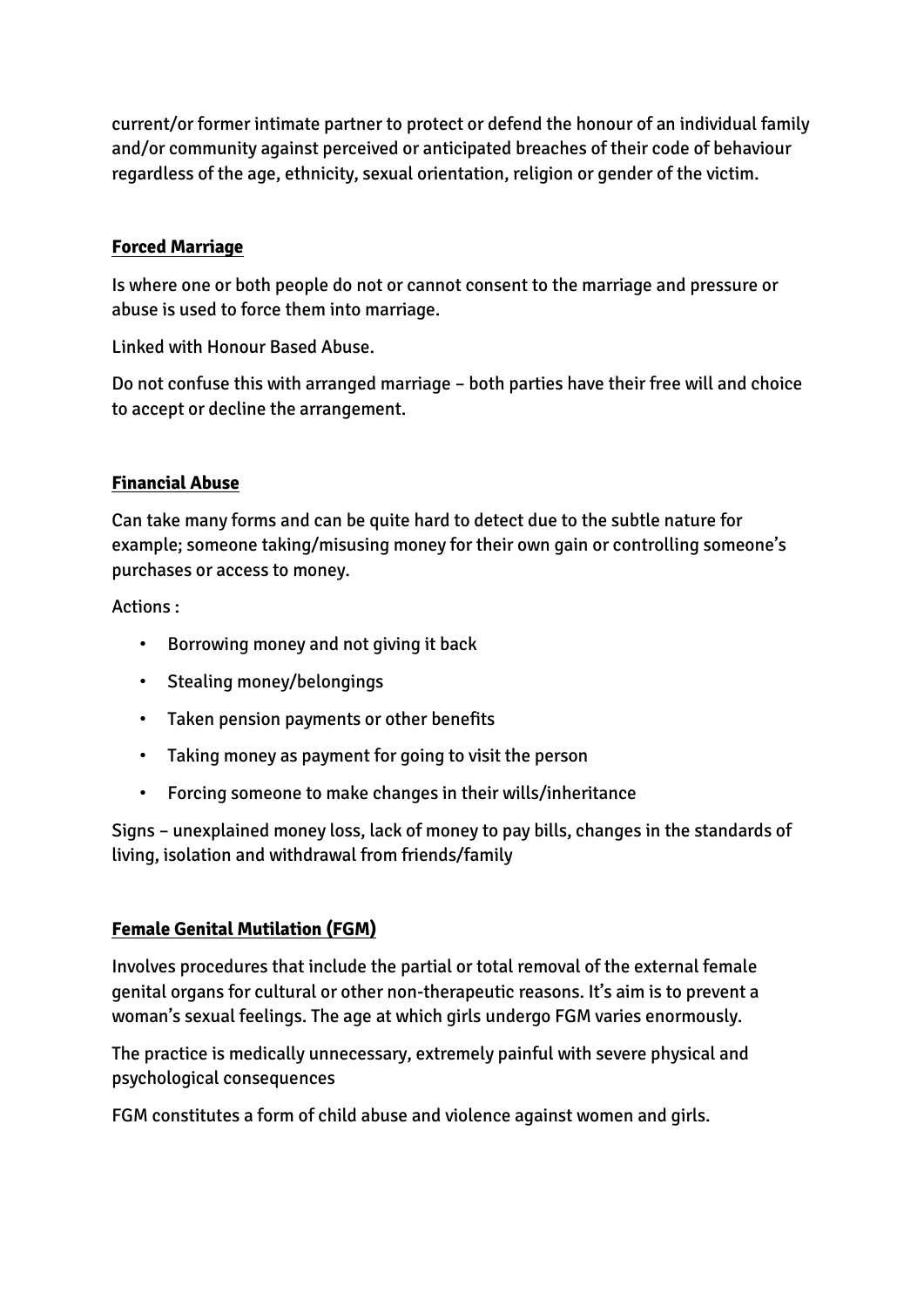# **Cuckooing**

The criminal definition is:

"Cuckooing is where drug dealers take over the home of a vulnerable person in order to use it as a base for drug dealing."

Can be carried out by:

- Drug Gangs OCGs (Organised Crime Groups)
- Street Workers
- Family/Friends

## County Lines Definition:

Is the movement of drugs from area to area – crossing county boarders.

Imagine an invisible line that starts from London where the supply of drugs originates and ends in Scunthorpe. In practical terms, a shipment of drugs will be loaded in to a van/car and it will be one member of the OCG's job to drive up the country transporting the drugs. This supply of drugs is known as the County Line and will sometimes be given a nickname – fire, red etc.

# OCG (Organised Crime Group) Definition:

Is the group of individuals whose main purpose is serious organised crime which can include drug dealing, financial crime and various types of exploitation. The County Line often forms part of the groups criminal activity.

### **Modern Slavery**

It is the illegal exploitation of people for person or commercial gain. Can cover a range of abuse including:

• Sexual Exploitation

Pressure to perform non-consensual/abusive sex acts – prostitution, escort work and pornography. Women & Children are main targets.

• Domestic Servitude

Work in private homes where exploitation and control is used - nannies or domestic help

• Forced Labour

Victims are forced to work against their will, working long hours for little pay under threats of verbal/physical violence to them or their families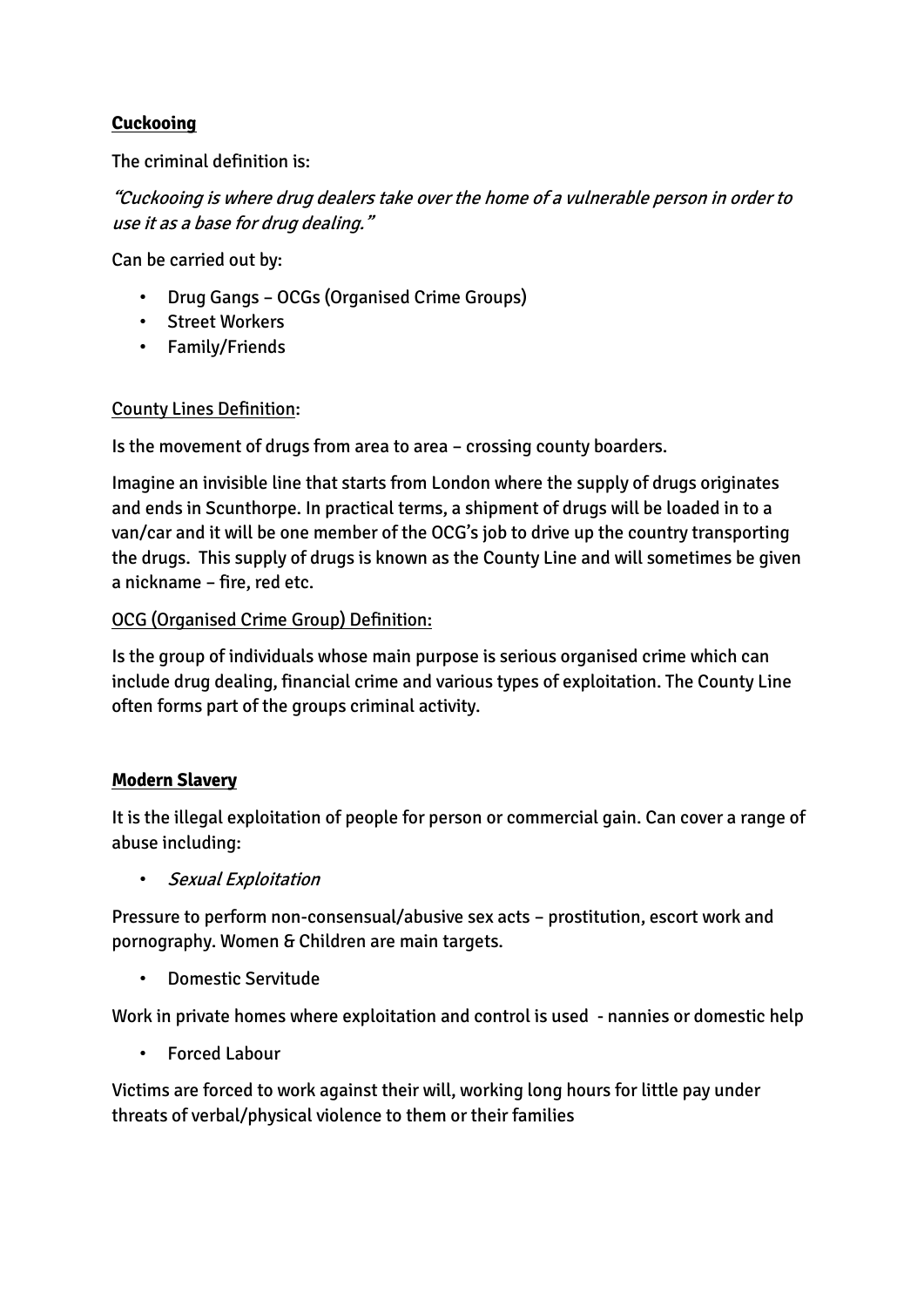• Criminal Exploitation

Victims are often controlled and maltreated and forced into crimes such as cannabis cultivation. Their benefits may be taken over by the exploiter.

• Organ harvesting

Removal of a person's internal organs which are then sold.

Victims can be any Age, Gender, Nationality and Ethnicity.

Victims are often tricked or threatened into work and may feel unable to leave or report the crime through fear or intimidation. They may not even recognise that they are a victim.

# **Extremism and Radicalisation**

• Extremism

is the vocal or active opposition to our fundamental values, including democracy, the rule of law, individual liberty and respect and tolerance for different faiths and beliefs. Also regard calls for the death of members of our armed forces as extremist.

 Radicalization is defined as the process by which people come to support/adopt radical positions on political or social issues. In some cases then go on to participate in terrorist groups.

# Things to look out for:

- Do you know someone who travels but is vague about where they are going?
- Do you know someone with multiple passports in different names?
- Do you know someone who looks at extremist material? Or shares or creates content that glorifies terrorism?
- Have you noticed somebody promoting hateful ideas or extremist views?
- Have you noticed someone receiving deliveries for unusual items?
- Have you noticed someone buying large amounts of chemicals or gas cylinders for no reason?
- Have noticed someone acquiring illegal firearms?